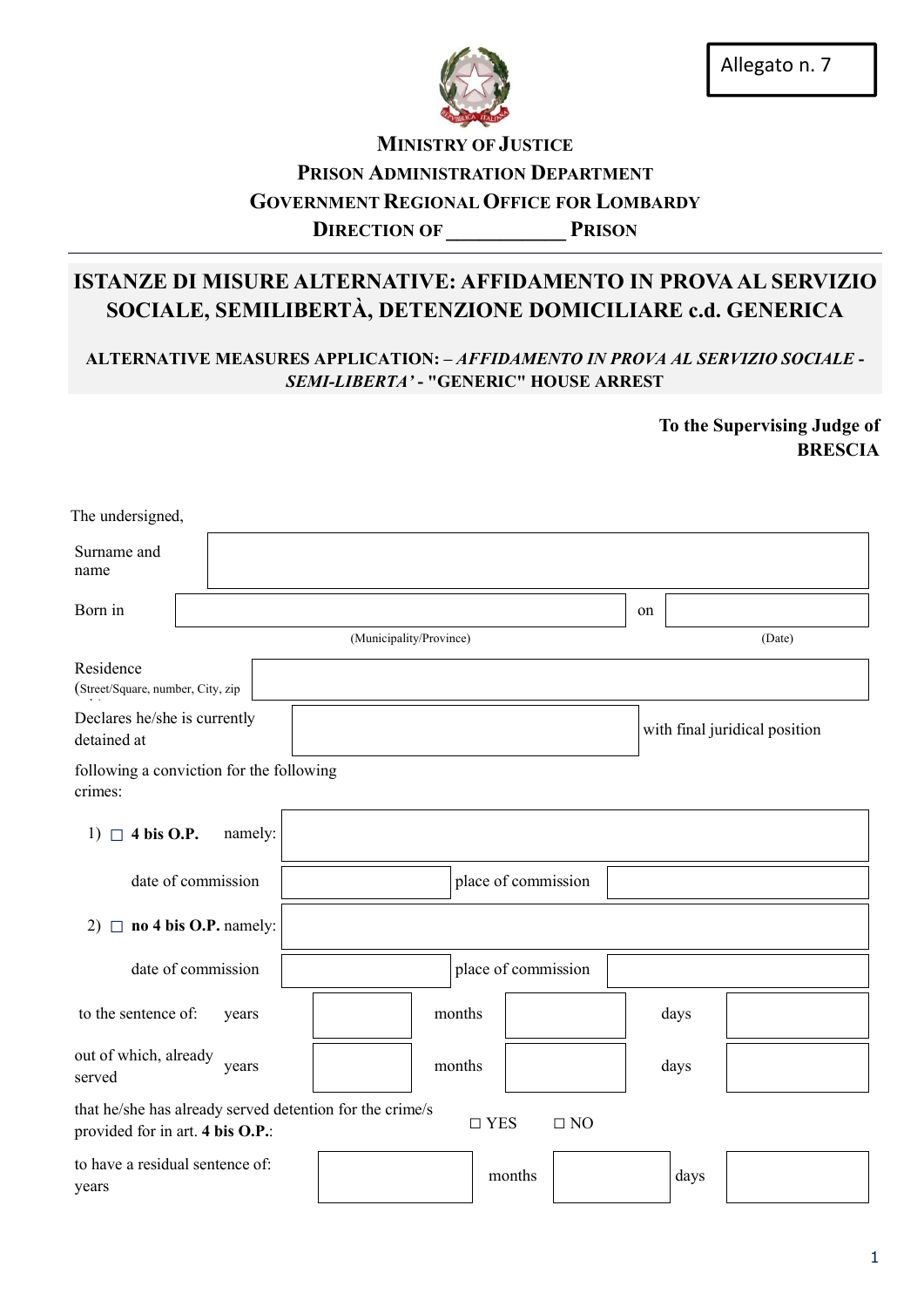| end of    |
|-----------|
| sentence: |

that he/she has appointed as fiduciary legal counsel, Avv. repeating any other counsels counsel.

### ASKS

With regard to the sentence being served, to be granted the following alternative measure:

- □ *AFFIDAMENTO IN PROVA AL SERVIZIO SOCIALE* ART. 47 O.P. for sentences of up to 4 years
- □ *AFFIDAMENTO IN PROVA AL SERVIZIO SOCIALE* ART. 47 quater O.P. (only for convicts with full-blown AIDS or serious immunodeficiency) [no limits of sentence]
- $\Box$  **SEMI-LIBERTA'** ART. 50 O.P. (exclusively in the presence of a working or educational activity or an activity that might be useful for social rehabilitation)
- $\Box$  HOUSE ARREST ART. 47 TER PARA 1 BIS O.P. (not for crimes provided for in art. 4 bis O.P. and for sentences of no longer than two years of detention, even if residual)

## The undersigned declares:

| 1. He/she has a home (address):                                                                                                                                                                                               |  |
|-------------------------------------------------------------------------------------------------------------------------------------------------------------------------------------------------------------------------------|--|
| 2. That he/she does not have a<br>home but has a domicile with<br>(indicate the person/s with<br>whom the convict might<br>benefit from the requested<br>measure)<br><b>Enclose</b> the declaration of<br>willingness to host |  |
| 3. That he/she has the following<br>job (indicate which and the<br>address)                                                                                                                                                   |  |
| 4. That he/she is ready to carry<br>out the following activity, that<br>might be useful for social<br>rehabilitation (in case of<br>absence of job):                                                                          |  |
| 5. That he/she is following the<br>following therapeutic activity:<br>training / instruction /<br>improvement/ etc.                                                                                                           |  |
| 6. That he/she is willing to carry<br>out the following voluntary<br>activities with a restorative<br>aim:                                                                                                                    |  |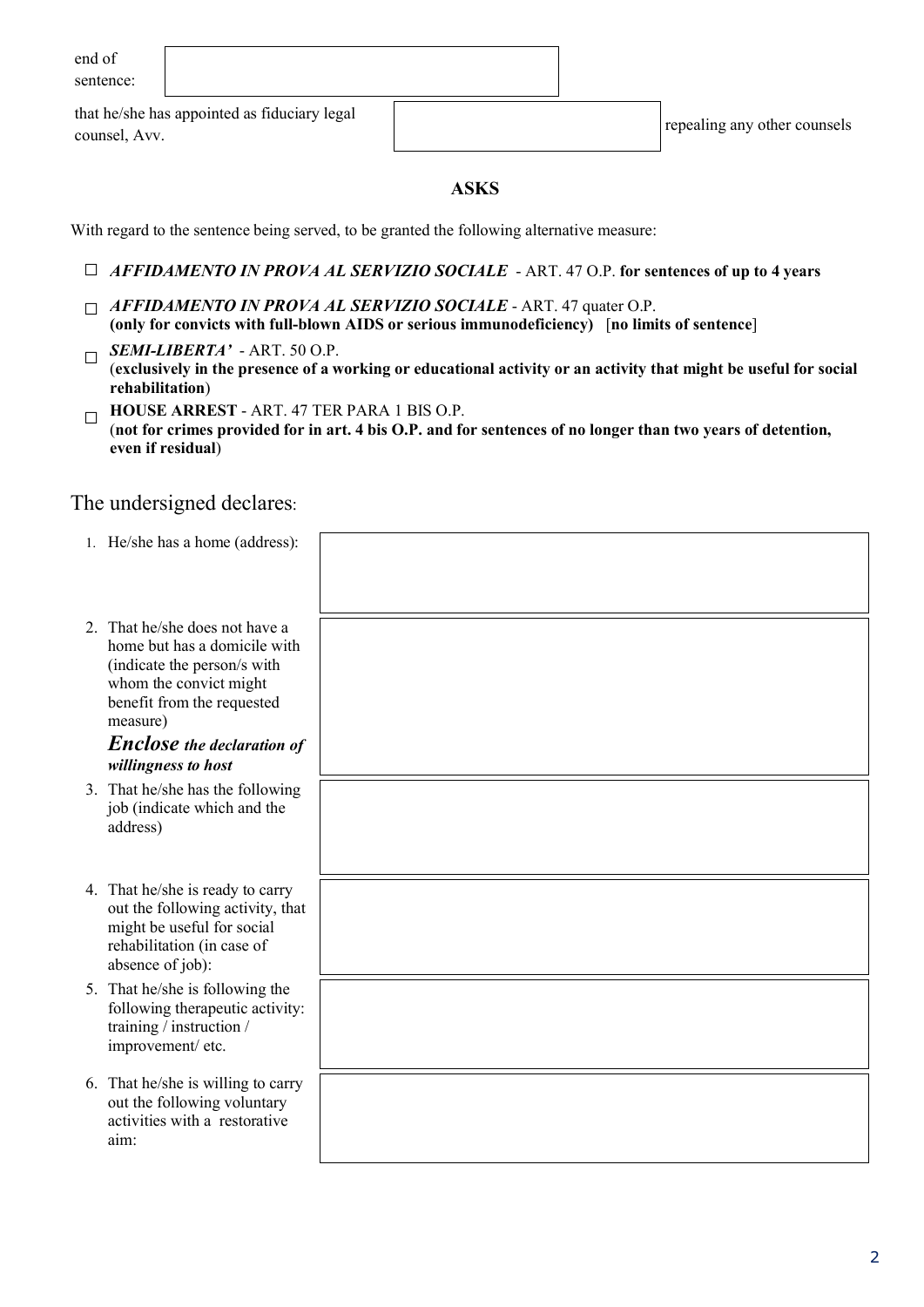| 7. That while benefiting from the<br>alternative measure: |                                                                                                                                              | $\Box$ I have my own independent means of support because:                                                                        |  |  |  |  |  |
|-----------------------------------------------------------|----------------------------------------------------------------------------------------------------------------------------------------------|-----------------------------------------------------------------------------------------------------------------------------------|--|--|--|--|--|
|                                                           |                                                                                                                                              | my family members / friends are willing to offer me economic support<br><b>(Enclose</b> declaration of offer of economic support) |  |  |  |  |  |
|                                                           | 8. That he/she is receiving<br>rewarding permits                                                                                             |                                                                                                                                   |  |  |  |  |  |
|                                                           |                                                                                                                                              | the application is pending<br>$\Box$                                                                                              |  |  |  |  |  |
|                                                           | 9. That he/she is not receiving a<br>rewarding permit because:                                                                               | the application has been rejected                                                                                                 |  |  |  |  |  |
|                                                           |                                                                                                                                              | the application has never been submitted                                                                                          |  |  |  |  |  |
| 10. That he/she works in                                  |                                                                                                                                              | outside prison<br>$\Box$                                                                                                          |  |  |  |  |  |
|                                                           | compliance with art. 21 O.P.:                                                                                                                | inside prison<br>П                                                                                                                |  |  |  |  |  |
|                                                           | 11. That an application for early<br>release in his/her favour is                                                                            | with release effect                                                                                                               |  |  |  |  |  |
|                                                           | pending:                                                                                                                                     | that would imply the granting of the requested benefits                                                                           |  |  |  |  |  |
|                                                           | 12. That an application for the<br>granting of house arrest in<br>compliance with Law<br>199/2010 is pending,<br>submitted on:               |                                                                                                                                   |  |  |  |  |  |
|                                                           | 13. That he/she underwent<br>revocation of the following<br>alternative measures. When:                                                      |                                                                                                                                   |  |  |  |  |  |
|                                                           | 14. That he/she accepts<br>responsibility for the offence<br>of escape.<br>When:                                                             |                                                                                                                                   |  |  |  |  |  |
|                                                           | 15. That he/she has already<br>submitted the following<br>applications to the<br><b>Supervising Court different</b><br>than that of Brescia: |                                                                                                                                   |  |  |  |  |  |
| and procedures:                                           |                                                                                                                                              | 16. That, should the application be accepted, he/she will be allowed to leave the home with the following timescales              |  |  |  |  |  |
|                                                           | for work reasons:<br>(indicate city,<br>province, region and<br>work hours)                                                                  |                                                                                                                                   |  |  |  |  |  |
|                                                           | for personal and/or<br>family reasons:                                                                                                       |                                                                                                                                   |  |  |  |  |  |
|                                                           | for therapeutic and/or<br>health reasons, as<br>he/she is currently<br>being treated at:                                                     |                                                                                                                                   |  |  |  |  |  |